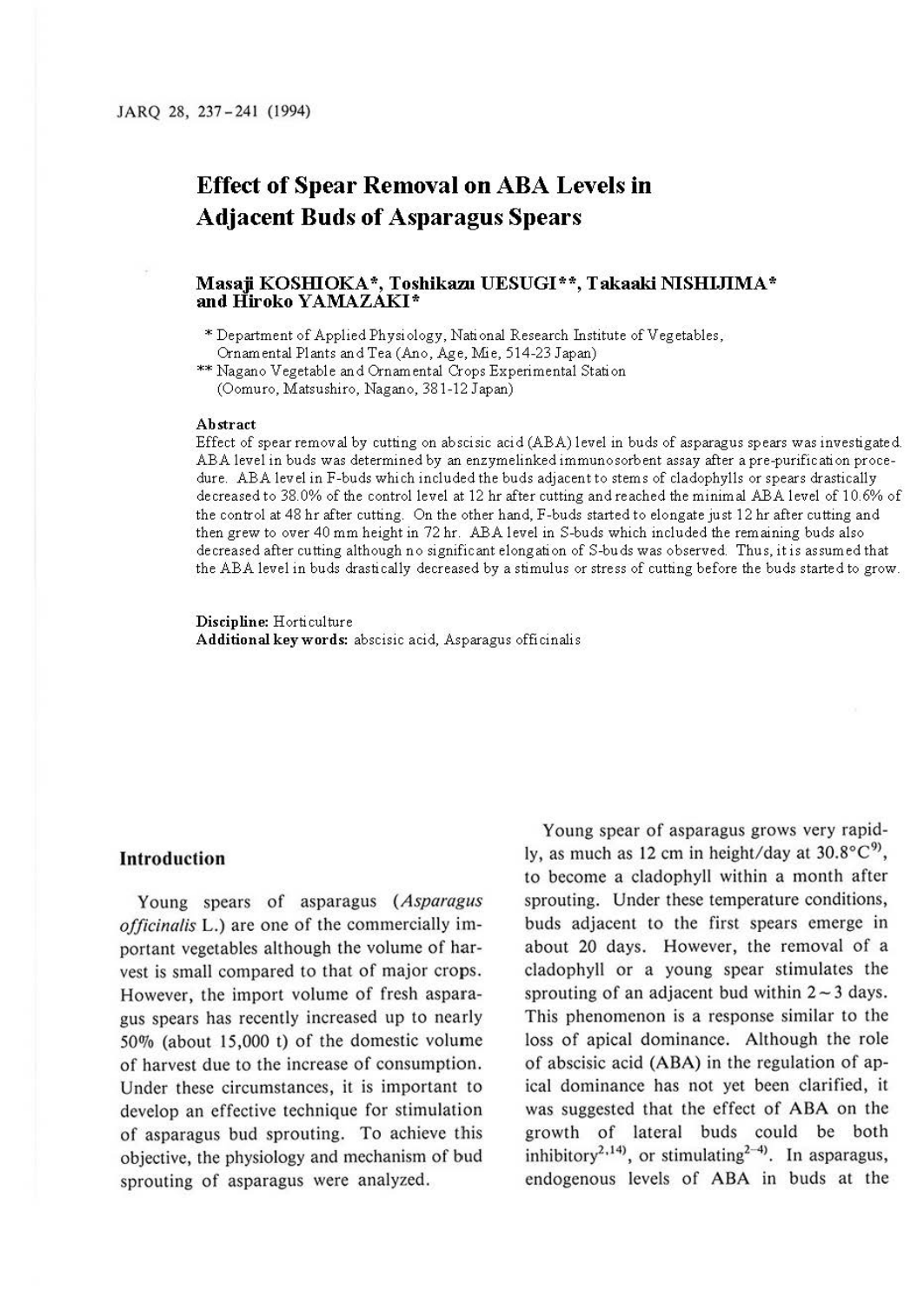developing stages were found to be highest in the resting buds<sup>9</sup>. However, the effect of spear removal on **ABA** levels in adjacent buds of the spears is not clear. In this report, we investigated the changes of ABA levels in asparagus buds after stem of cladophyll and spear removal by cutting.

# **Materials and methods**

Seeds of Welcome asparagus cullivar were sown in March, 1991, and grown in plastic pots ( 13 //pot) containing Andosol fertilized with  $0.25(N)-0.36(P)-0.25(K)$  kg/m<sup>3</sup> in a greenhouse (latitude 34°7'N, longitude 136°5'E), and a temperature regime of 30°C/20°C day/night was used. Watering was performed as necessary. Stems of cladophylls and spears were removed by cutting from crowns of the young plants in September, 1991. For the uncut control, crowns which contained young spears were selected. Three to four crowns from treated plants were harvested at O to 72 hr, and 3-4 crowns from control plants were harvested at 0, 12, and 48 hr intervals. Each crown contained 3 -4 spear bud clusters. The bud clusters were excised and separated into two groups: an F-bud group which included ihe buds adjacent to stems of cladophylls or spears, and an S-bud group, which included the remaining buds. The length of the buds in both groups was measured. Usually, F-buds grew rapidly after cutting. A 5 mm section was excised from the spear top, because the ABA concentration in the spear apex of asparagus was reported to be much higher than that in the subtending tissues<sup>8</sup>. All samples were frozen in liquid nitrogen immediately after excision and lyophilized. For ABA extraction,  $3-4$  buds were combined (10-20 mg dry weight or 100-200 mg fresh weight) and thoroughly homogenized in 1 m/ of 80% methanol using a glass homogenizer, and the homogenate was centrifuged at 3,000 g for 10 min. The supernatant was collected in a  $10 \text{ m}$  test tube. The

precipitate was again homogenized with 80% methanol and the process was repeated twice. The supernatants were combined in the 10 m/ test tube and dried in a vacuum centrifuge. The residue was dissolved in  $1 \text{ m}/$  of phosphate buffer (pH 8.3), and the solution was washed three times by partitioning with I *ml* of hexane in the test tube by mixing on a test tube mixer. After the hexane phase was removed, the buffer phase was further washed by partitioning with I *ml* of ethyl acetate (EtOAc) in the test tube three times. After the EtOAc phase was removed, the buffer phase was adjusted to pH  $2.5-3.0$  with a few drops of IN HCI. Then, ABA was extracted by partitioning the buffer phase with I *ml* of EtOAc three times. The EtOAc phase was combined in a 10 *ml* test tube. Finally, ihe combined EtOAc phase was dried over anhydrous sodium sulfate and then in a vacuum centrifuge. The residue was dissolved in 5 *ml* of 25 mM tris buffer saline. A 100  $\mu$ *l* aliquot of the solution was used for ABA analysis. The quantitative immunoassay of ABA was performed by using the PHYTODETEK-ABA KIT (ldetek, Inc. USA) according to the manual. The detection was optimum between  $5 \times 10^{-14}$  and  $5 \times 10^{-12}$ mo! of ABA per well. The quantitative experiment was conducted at least three times. The averaged ABA values of uncut F- and S-buds at 0, 24 and 72 hr were considered to represent the control levels of **ABA,** respectively. The quantitative means within each bud-sample were examined by t-test at  $P = 0.05$  between control and samples.

### **Results and discussion**

The ABA amounts determined by the immunosorbent assay were often overestimated compared with those measured by gas chromatography with an electron capture detector or mass spectrometer (GC-ECD/MS)<sup>10,13)</sup>. However, Soejima et al. recently reported a good correlation between the results obtained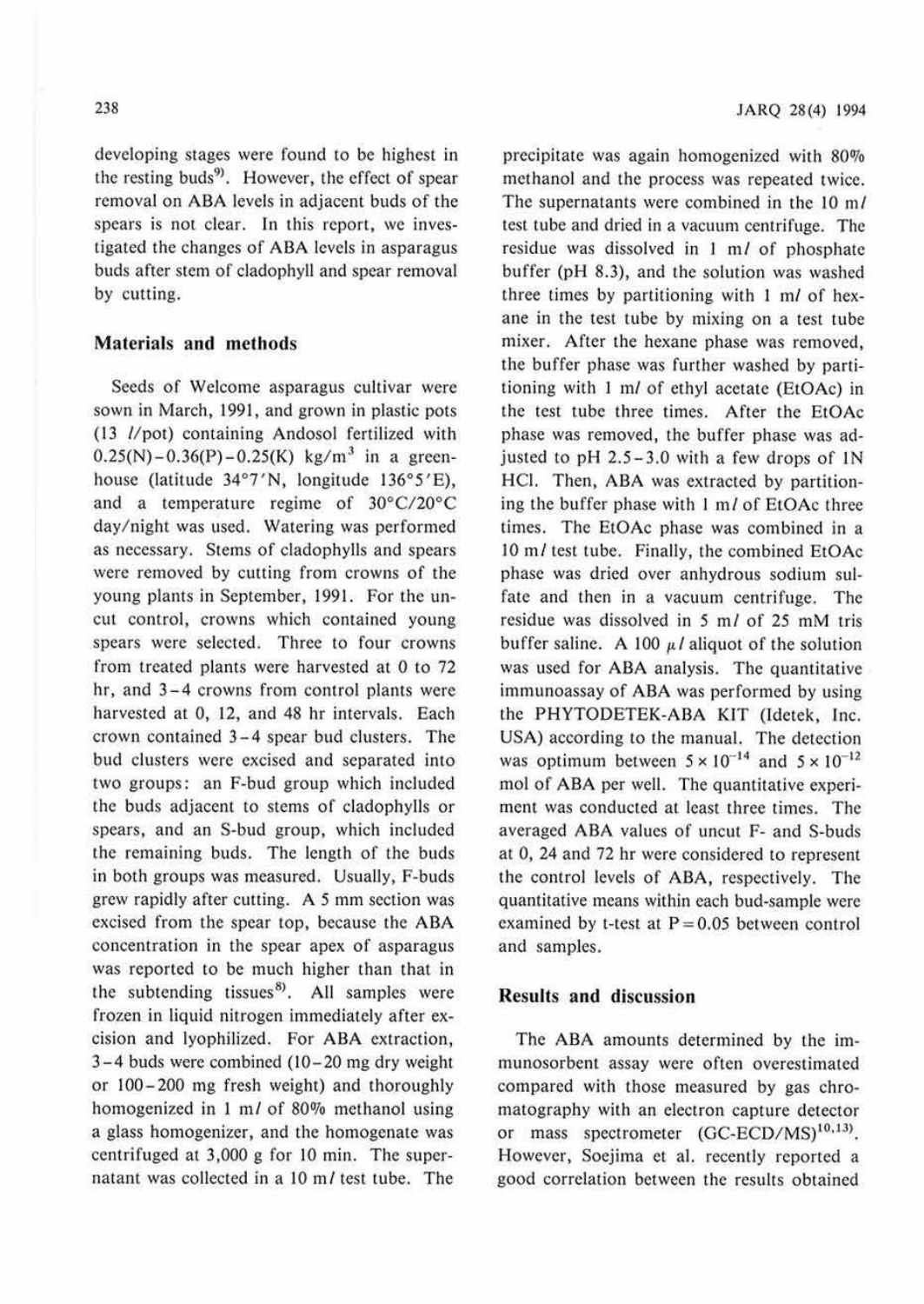

Fig. I. Fractionation procedure of ABA

by using the enzyme-linked immunosorbent assay with the PHYTODETEK-ABA KIT and gas chromatographic analysis in apple organs after appropriate purification steps such as solvent partitioning and TLC separation<sup>11)</sup>. Therefore, we decided to use the enzyme-linked immunosorbent assay with the PHYTODETEK-ABA KIT for the analysis of ABA in asparagus buds. As a pre-purification procedure for a small quantity of sample less than 20 mg dry weight or 200 mg fresh weight, fractionation by solvent partitioning was carried out as shown in Fig. 1. For the examination of the prepurification procedure, 8.4 Bq of [<sup>14</sup>C]ABA  $(2.04 \times 10^2 \text{ MBq/mmol})$  was added to the Fand S-bud samples and the recovery was tested three times, respectively. The averaged recovery rates in the standard addition test were  $90.1 \pm 6.05\%$  in F-buds and  $91.1 \pm 0.86\%$  in Sbuds. Furthermore, the values of ABA obtained by the enzyme-linked immunosorbent assay after the pre-purification procedure were almost the same as those by GC-ECD and no interfering substances were observed in the

extracts. We, therefore, concluded that the analytical procedure used in this paper was suitable for the estimation of ABA in such a small quantity of sample.

ABA level in F-buds drastically decreased to 38.0% of the control level at 12 hr after cutting, and reached the minimal ABA level of  $10.6\%$  of the control at 48 hr after cutting as shown in Fig. 2. The ABA level in the F-buds was the same at 72 hr. On the other hand, f-bucls started to elongate just 12 hr after cutting and then grew to over 40 mm height in 72 hr although bud growth in the control plants was not observed in 72 hr as shown in Fig. 3. In S-buds, the ABA level also decreased after cutting although the rate of decrease was lower than that in F-buds, and the minimal ABA level of 25.0% of the control was reached at 24 hr after cutting. The level slightly increased in the following 48 hr, although not significantly. At 72 hr after cutting no significant elongation of subsequent buds in S-buds was observed.

Hoad reported that ABA can be transported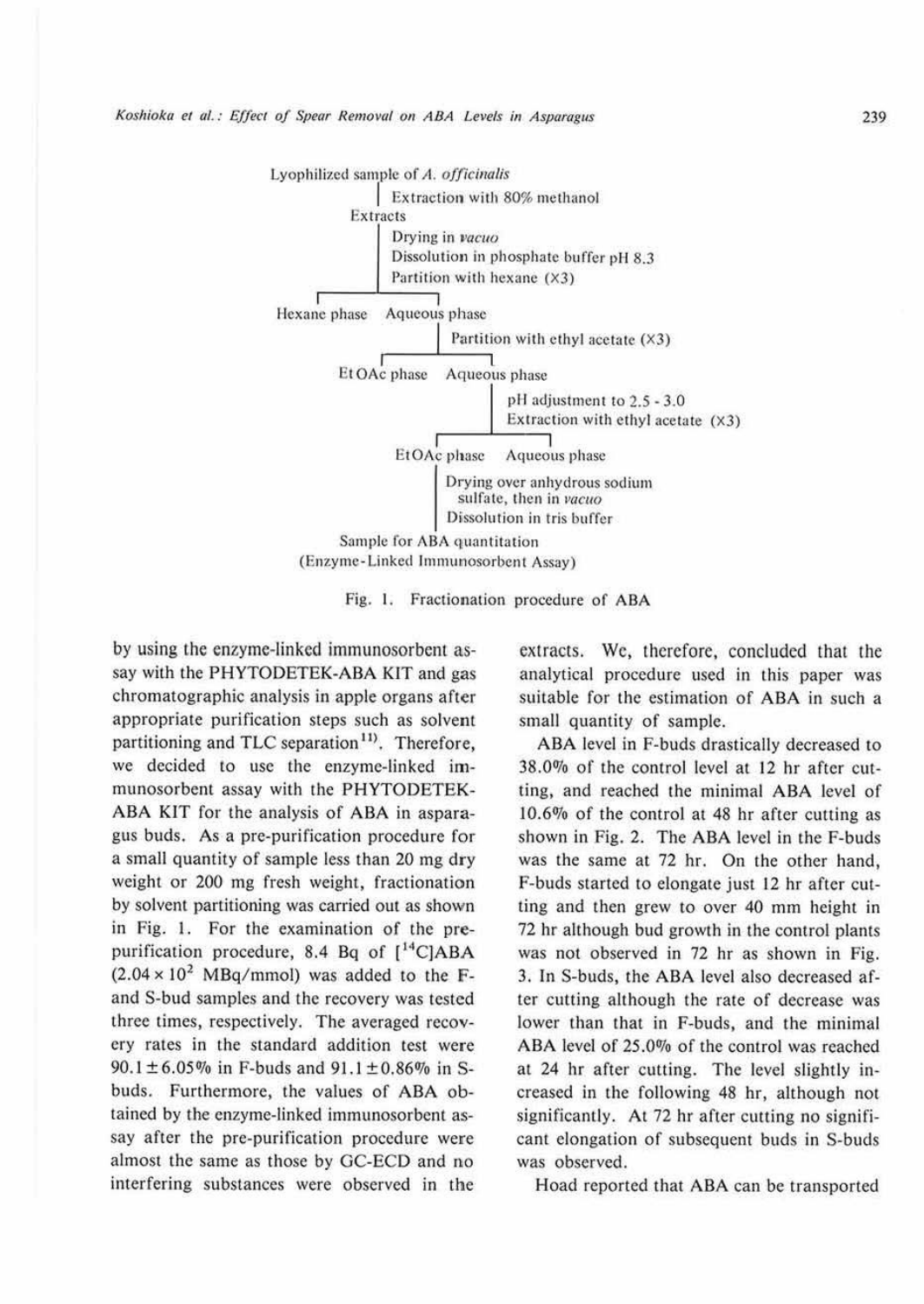

Fig. 2. Changes in ABA level in asparagus buds during sprouting after spear removal by cutting

Letters for each bud show significance at  $P = 0.05$  with t-test.

over long distances in plants via the phloem and xylem<sup>5-7)</sup>. Zhang and Davies also observed the ABA movement from the roots to the shoots in *Pisum sativum* and *Cammelina com*munis, even under conditions of low transpirational flux<sup>15</sup>. We suggest that the rapid decrease of the ABA level in asparagus may be due to the ABA movement from the buds caused by a stimulus or stress of cutting (spear removal), because the decrease was too rapid to be attributed to the metabolism of ABA during growth. On the other hand, Dorffling reported that the ABA levels in lateral buds of *Acer pseudoplatanus* and *Syringa vulgaris*  were higher than in the stem or petiole tissues and that the **ABA** concentration decreased when the lateral buds grew, although the total amount of ABA of the buds did not change appreciably <sup>1</sup> >. In *Phaseolus vulgaris,* fruit removal led to axillary bud growth and the ABA content of the buds did not change



Fig. 3. Changes in length of asparagus buds during sprouting after spear removal by cutting

Letters for each bud show significance at  $P = 0.05$  with t-test.

substantially<sup>12)</sup>. These results suggest that the decrease of the ABA concentration occurred during bud growth. In our results, however, the ABA level in buds drastically decreased before the buds started to grow, indicating that the decrease of the ABA level in asparagus may not be due to bud growth. Although the same phenomena had been observed in *Elytrigia repens* (personal communication from Dr. D. Pearce, the University of Calgary), the effect of ABA on bud dormancy and sprouting remains to be clarified. However, the decrease of the ABA level may indicate that sprouting was induced, although the reason why the Sbuds did not elongate in spite of the decrease of the ABA level has not been clarified yet.

# **References**

1) Dorffling, K. (1976): Correlative bud inhibition